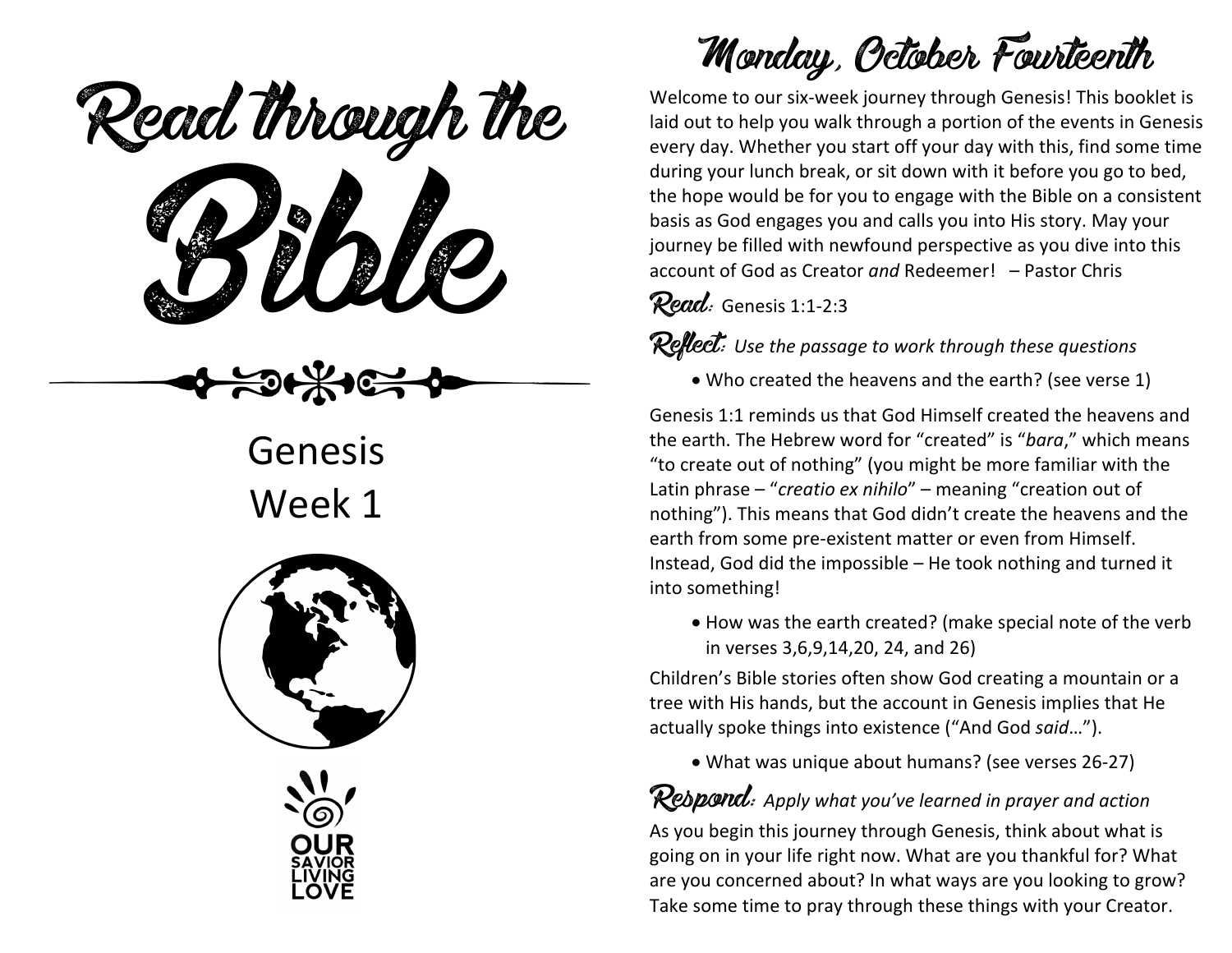# Tuesday, October Fifteenth

Last week, when the Tampa Bay Rays won Game 3 of the Division Series against the Houston Astros, they had their highest attendance of the season: 32,251. One of the Rays players, Kevin Kiermaier, commented on how energized he felt from all of the people who had showed up for the game. "Seeing everyone with the towels and every fan through every pitch, it was insane. That's something that I've never experienced before." In today's passage, we're going to see why being around other people is a 'good' thing.

### Read: Genesis 2:4-25

#### Reflect: Use the passage to work through these questions

In verse 4, your Bible translation probably has the word 'Lord' capitalized as 'LORD.' This is to signify God by His formal name – 'YHWH' or 'Yahweh' – which will be first introduced to Moses in the book of Exodus.

- How was Adam created? (see verse 7)
- What was God's rule for Adam, and what was the consequence for breaking that rule? (see verses 15-17)
- What problem did God observe? (see verse 18)

Take a look back at yesterday's reading (specifically the ends of verses 10, 12, 18, 21, 25, and 31). In each of these verses, we see that God observed His creation as 'good.' But for the first time, God saw something that was not good – man was alone. In creating Eve, God signaled just how important relationships would be for human beings (and not just romantic ones, but all relationships).

• How was Eve created? (see verses 21-22)

#### Respond: *Apply what you've learned in prayer and action*

Think about someone in your life who often feels alone. How might you invite that person to be a part of something you're doing this week? If you are feeling alone, who might you reach out to and spend some time with?

## Wednesday, October Sixteenth

Two young siblings are playing together in an antique store. In the midst of playing hide and go seek, both of them brush up against a table and knock over a beautiful glass vase. Upon hearing the loud crash, their dad comes running over and asks the two children who broke the vase. Both of them point to each other. In today's passage, there's a whole lot of finger pointing going on!

#### Read: Genesis 3:1-24

Reflect: Use the passage to work through these questions

• How did the serpent cast doubt on God's command? (see verses 1-5)

The serpent is not directly identified as Satan in this passage, but various passages throughout the Bible indicate that this was the case (see Ezekiel 28:13-19, Job 26:13, and Isaiah 51:9).

• Where was Adam when Eve ate the fruit? (see verse 6)

Many people assume that Eve was by herself when she ate the fruit, and then later offered the fruit to Adam. But, in fact, the passage shows us that Adam was standing *right next to her* when she took the fruit and ate it! In this sense, Adam's silence makes him complicit in disobeying God's command, especially since he was the one who was originally entrusted with it (see 2:17).

• How did Adam respond to God's question? (see verses 11- 12) How did Eve respond? (see verse 13)

Instead of taking responsibility for their roles in the situation, Adam blamed Eve, and Eve blamed the serpent.

#### Rebpond: Apply what you've learned in prayer and action

Adam and Eve's example reminds us that it's much easier for us to blame somebody else than to take responsibility for our actions. As a part of your prayer time today, take some time to acknowledge your own shortcomings, and then reflect upon the reality that Jesus has already taken the blame of those shortcomings for you!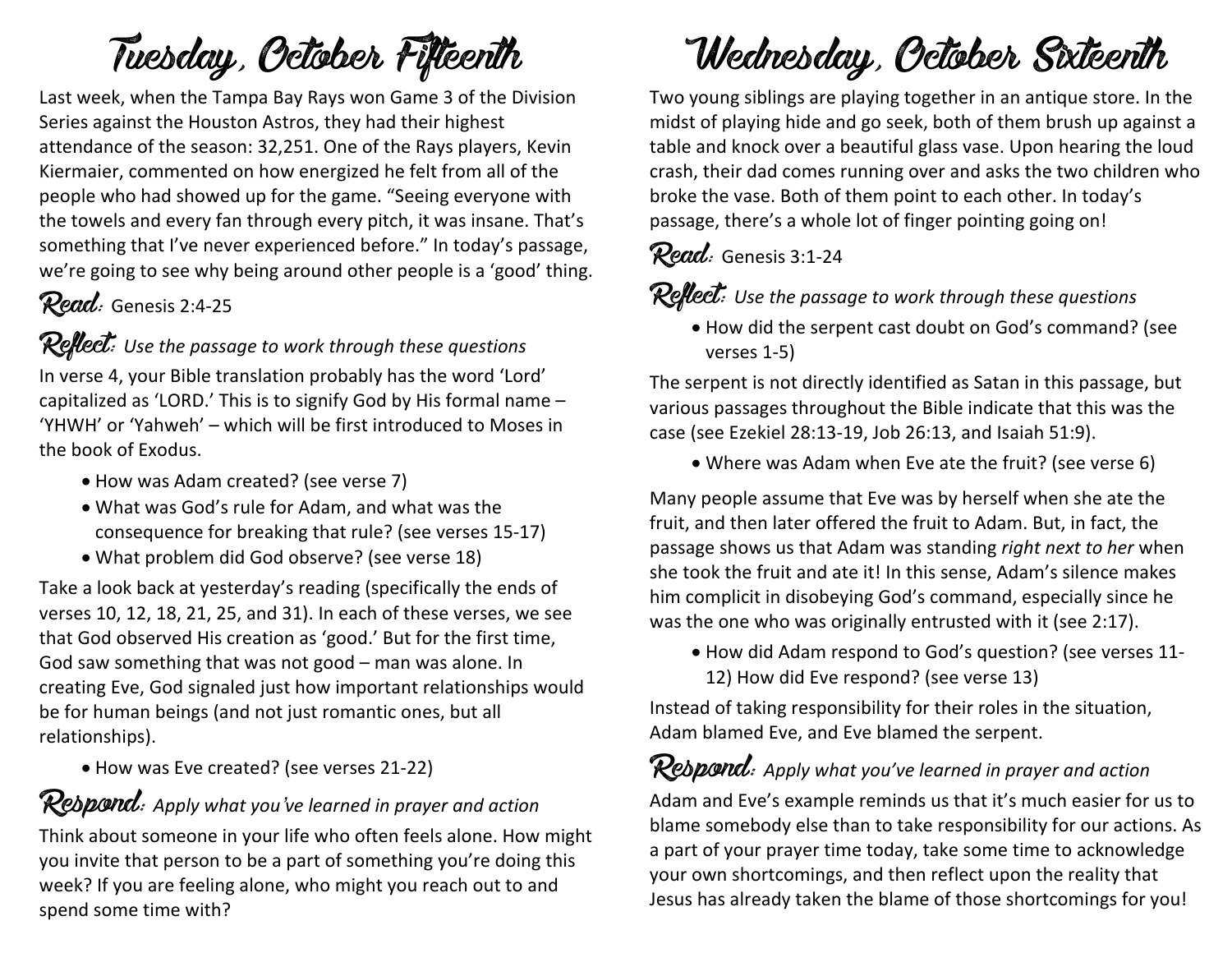## Thursday, October Seventeenth

Is social media creating a virtual world of jealousy and envy? Journalist Shannon Doyne certainly thinks so: *"Most people realize it's not healthy to compare themselves to other people — but social media presents abundant opportunities to do exactly that."* In today's passage, Adam and Eve's children get a firsthand experience of what can happen when they engage in comparison.

### Read: Genesis 4:1-26

Reflect: *Use the passage to work through these questions*

- What offerings did Cain and Abel bring? (see verses 3-5) How does Hebrews 11:4 help explain the difference between the two offerings?
- How do verses 6-7 help explain Cain's motivation for killing his brother in verse 8?

Cain's story shows us the dangers of jealousy, and how easily it can affect our thoughts and actions toward other people. In this case, Cain didn't like the fact that God was more pleased with Abel's offering than his, which caused him to take his brother out into a field and kill him. While we may not go to the extremes of Cain, we still run the risk of letting our jealousy of others rule our lives.

• How did Cain respond to God's question in verse 9?

God knew the answer to His own question in verse 9, but He wanted to see if Cain would openly confess his wrongdoing, or if he would follow in the path of his parents by refusing to accept responsibility. Cain chose the latter, and in doing so, gave us a term that has been used for thousands of years since: 'brother's keeper.'

Respond: *Apply what you've learned in prayer and action* Proverbs 14:30 states that "a heart at peace gives life to the body, but envy rots the bones." Who or what are you currently (or recently) envious of? How might you ask God to create in you a heart of peace and contentment instead?

Friday, October Eighteenth

In 1969, Sealand of the Pacific opened in British Columbia, Canada. Initially, it seemed like a great idea: build an aquarium, bring in some orca whales, and people will come from all over to see them. The plan worked for a few decades, but over time, deficiencies became evident. The aquarium wasn't well maintained, the whales were confined in very small spaces, and, in 1991, three of the whales attacked and killed a trainer. Shortly after, the call was made to close Sealand's doors and sell the whales to SeaWorld. In today's passage, God makes a tough call regarding His creation.

#### Read: Genesis 5:1-6:22

#### Reflect: *Use the passage to work through these questions*

- Between Adam and Noah, how long did people typically live? (skim through chapter 5)
- What did God conclude in 6:3?

Over the years, some people have interpreted this verse to mean that humans would no longer live past 120 years old. However, humans continued to live past this age (for example, see Genesis 11:10-26) and some do even today. Most scholars reject this first view, and instead, interpret this verse as a timeline for when God would flood the earth (i.e. 120 years from when He said this).

• Why did God decide to bring a flood? (see 6:5-7, 11-13)

This was not an easy decision for God. His heart was "grieved" and "filled with pain" (v. 5). At the same time, though, God decided that He wouldn't completely destroy the earth. Instead, He would start over with a remnant of His creation by His side (see verse 8).

• What did God promise for Noah? (see 6:18)

### Rebpond: Apply what you've learned in prayer and action

Think back to a time when you had to start over. How did you feel then? How do you feel now looking back on that situation? Take some time to thank God for always being at work in your life.